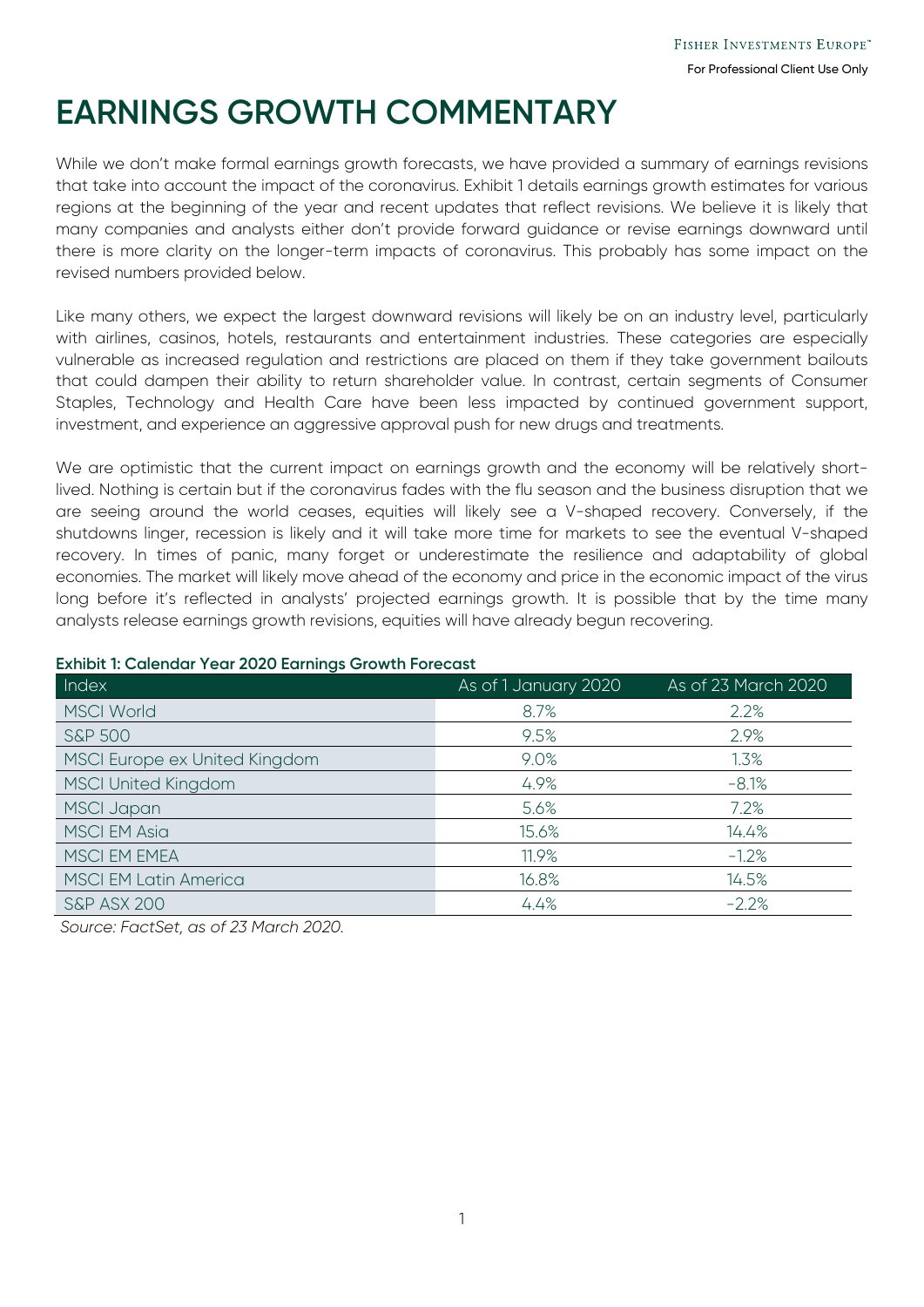## **P/E SCENARIOS BASED ON EARNINGS ESTIMATES FOR 2020**

Fisher Investments doesn't view valuations within a vacuum and we don't believe valuations are predictive. That said, valuations can be a guidepost for market sentiment. Given current equity price volatility, and the anticipated continual revision of earnings estimates, we expect multiples to be similarly volatile in the near-term future.

However, against this backdrop of instability, Exhibit 2 demonstrates that valuations have remained within close range of historical averages. Even considering a projected scenario of a -20% collapse in S&P 500 earnings per share (EPS), P/E ratios would remain at similar values to those observed several times during recent history. Should earnings then rebound in 2021, investors would not even require multiples to appreciate much to do well.

Looking ahead, Fisher believes we are well positioned for the eventual rebound. We continue to prefer high quality, growth oriented companies with strong balance sheets, wide profit margins, and less dependence on accelerating economic growth. Finally, we continue to monitor macroeconomic events and will act accordingly if our views change or if we identify opportunities where sentiment has moved too far from fundamentals.



**Exhibit 2: Price to Earnings Ratio (P/E) – Scenario Analysis**

*Source: FactSet as of 23 March 2020, figures are subject to change. Shows the P/E ratio for the S&P 500 and MSCI World starting 31 March 2000 and 30 June 2003 respectively. Current FPE based on current December 2020 EPS estimate against current price level. Other forward PE ratios are calculated in various scenarios for EPS, with declines ranging from -5% to -20% from year-end 2019 levels.*